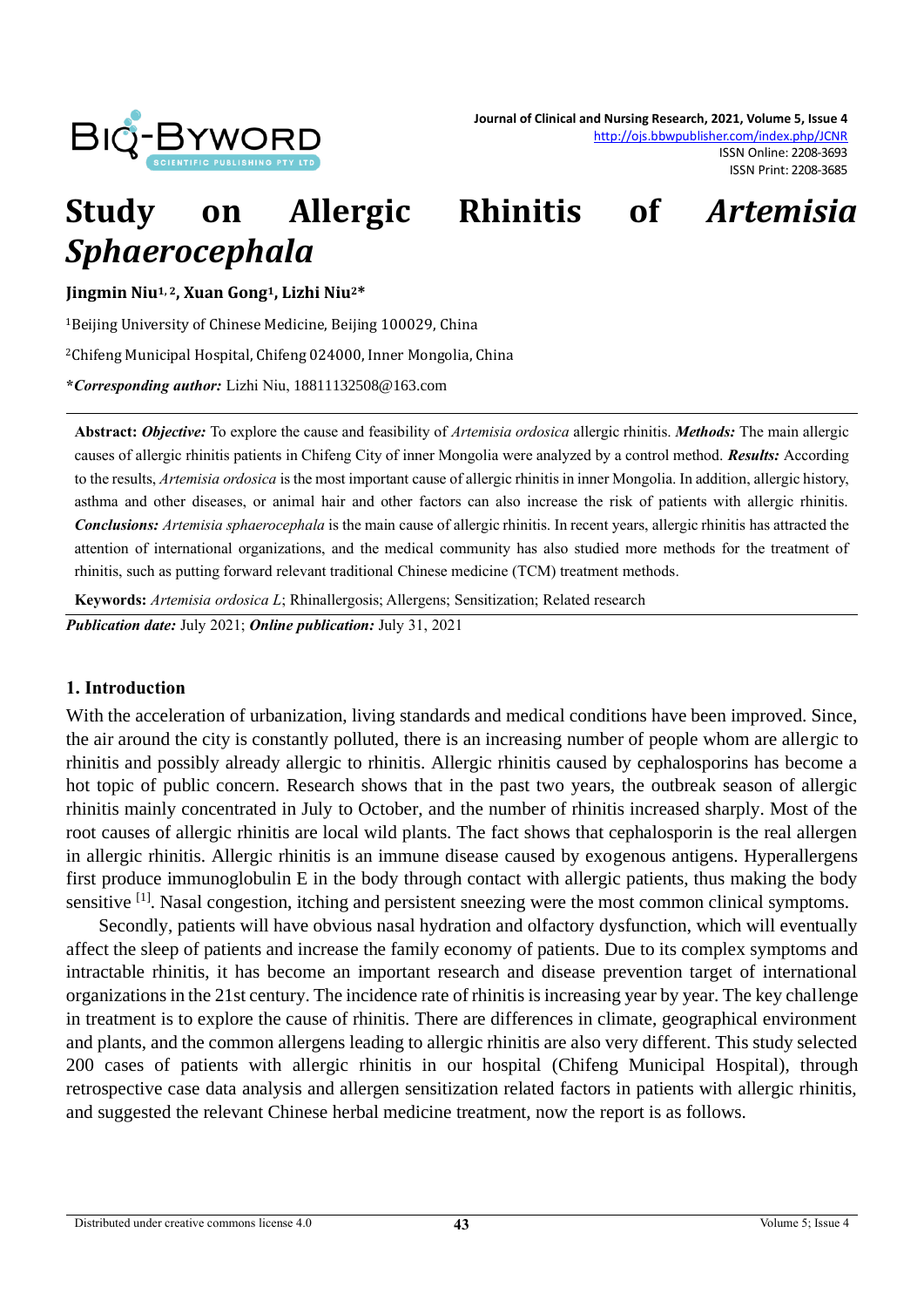## **2. Materials and methods**

## **2.1. Source of cases**

Chifeng City, Inner Mongolia Autonomous Region was selected as the research area. From 2019 to 2020, 200 patients with allergic rhinitis were treated in our hospital, whom were 100 males and 100 females, aged from 6 to 60 years old. The inclusion criteria were that all patients had typical paroxysmal sneezing, runny nose, stuffy nose and other symptoms within at least 2 weeks. During the treatment, all patients were randomly and spontaneously tested, and their families were informed of the relevant situation and signed the agreement.

## **2.2. Test method**

The allergen detection system was used in the system. The components of the system were as follows: High speed reader, incubator and fixed frequency mixer. With the advantages of repeatability and high sensitivity, the detection system brings high efficiency for detection. In the process of test reagent selection, the test reagent strip was mixed group of allergen screening combination. Artemisia, dust, pig grass, animal hair, hay powder, dandelion, pepper, seafood, *Aspergillus fumigatus*, etc., were some of the allergens used.

## **2.3. Inspection principle**

The allergen was adsorbed on the surface of the nitrocellulose membrane and placed in the reaction tank. After the patient serum was added into the pipette and incubated at room temperature, the allergen specific IgE antibody in the sample reacted with the allergen and bounded to the nitrocellulose membrane. After eluting the excess antibody, biotin labeled anti human IgE antibody was added and incubated at room temperature to elute the unbound antibody. Then, the cells were incubated with nisin labeled alkaline phosphatase at room temperature and combined with nisin and biotin. Then washed the unbound enzyme labeled antibiotic streptomycin [2]. After BCIP / NBT substrate was added and incubated, a specific enzyme color reaction occurred, and precipitation appeared on the reagent strip, and the color concentration was proportional to the content of IgE antibody in serum. When the reagent strip was dry, it was checked with a special allergen detector, and the quantitative test results were read.

## **2.4. Statistical methods**

The sample rate of each group was analyzed as  $X^2$  test. When P< 0.01, the difference was statistically significant.

### **3. Results**

### **3.1. Test results of related allergens**

The top five allergens were: *Artemisia sphaerocephala* (55.78%), dust (22.85%), ragweed (21.26%), animal hair (16.93%) and hay dust (12.7%). The test results showed that the serum total IgE values of patients with allergic rhinitis were positive, as shown in **Table 1.**

At the same time, the detection period was from 2019 and 2020. In July, August, September and October of the two years, the allergen detection cases show an upward trend, and then begin to slowly decline in October (as shown in **Figure 1.**).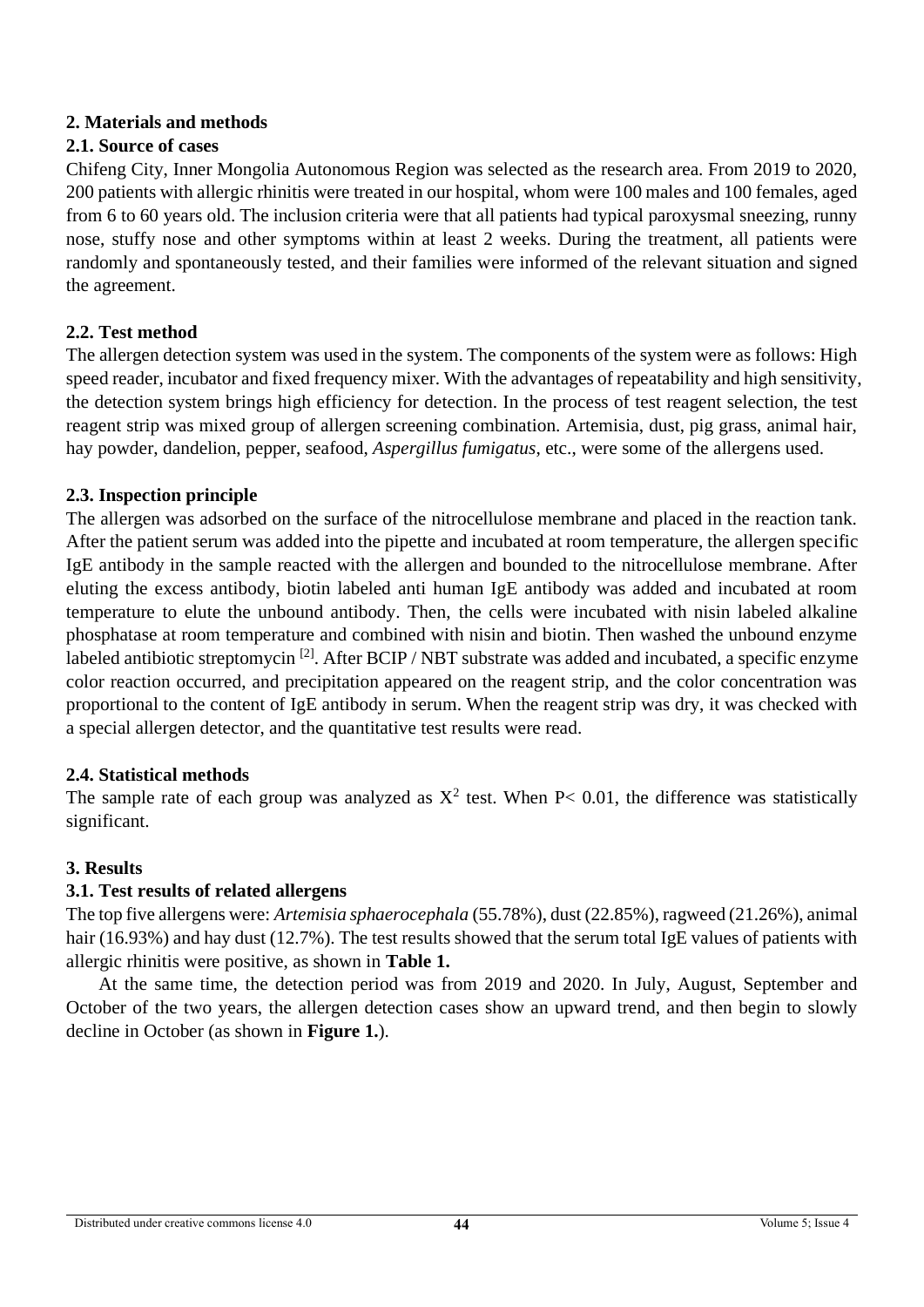| <b>Allergen</b>          | Positive rate $[n (%)]$ |
|--------------------------|-------------------------|
| Artemisia sphaerocephala | 156 (55.78)             |
| Dust                     | 130(22.85)              |
| Ragweed                  | 109(21.26)              |
| Animal hair              | 93 (16.93)              |
| Hay dust                 | 79(12.7)                |
| Dandelion                | 55 $(11.66)$            |
| Pepper                   | 33 (9.33)               |
| Seafood                  | 24(6.89)                |
| Aspergillus fumigatus    | 10(5.78)                |

**Table 1.** Distribution of allergens in allergic rhinitis



**Figure 1.** Distribution of the number of patients with allergic rhinitis in Chifeng City (June 2019 to November 2020)

### **4. Discussion**

In recent years, with the acceleration of urbanization, negative effects have been increasing. For example, incidence rate of allergic rhinitis city has increased year by year. Allergic rhinitis seriously affects people's normal life, thus has been paid more attention by the international health organization. At present, the cause of allergic rhinitis has not been studied. There are different views on allergic rhinitis. Medical researchers believe that genetic and environmental factors are important causes of allergic rhinitis. In this paper, a casecontrol study was used to analyze the sensitization factors of patients with allergic rhinitis [3]. There are two kinds of allergen detection methods, namely "in vivo" measurement and "in vitro" measurement. Both methods can detect allergen specific IgE for data analysis. In vitro has the advantages of high detection efficiency, reliable parameters, not affected by drugs, no systemic reaction risk, and is gradually being popularized and applied in clinical. The selected area was Chifeng City, Inner Mongolia Autonomous